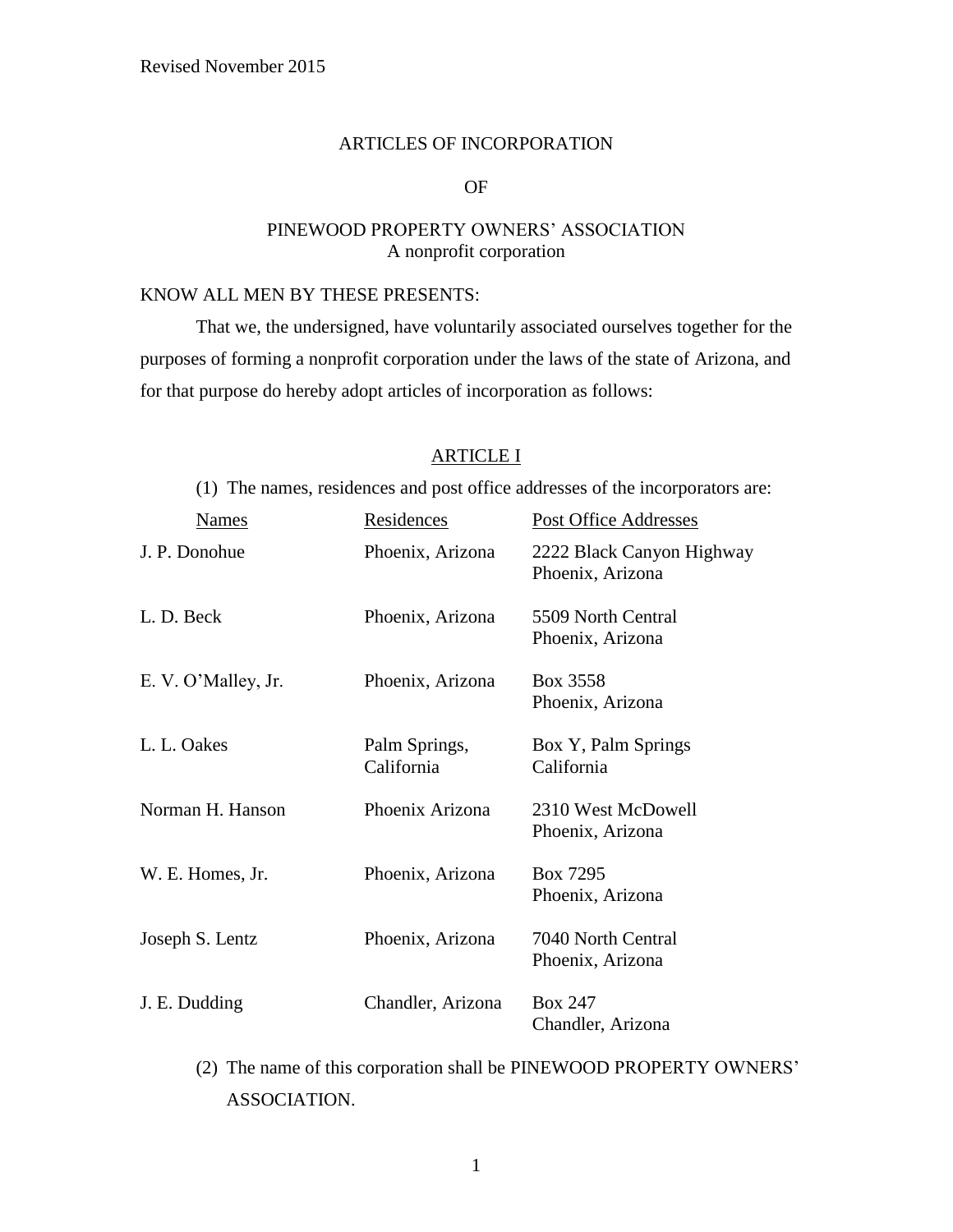(3) The corporation's office and principal place of business shall be in Munds Park, Coconino County, state of Arizona. Branch offices may be established and the business of the corporation may be transacted at any other place or places, either within or without the state of Arizona, that the board of directors may designate.

# ARTICLE II

Said organization is organized exclusively for charitable, religious, purposes, including, or such purposes, the making of distributions to organizations that qualify as exempt organizations under section 501 (c) (3) of the Internal Revenue Code, or corresponding section of any future federal tax code.

#### ARTICLE III

This corporation shall have no capital stock. This corporation is organized for purposes other than profit. Any person owning land in or in the vicinity of the said Munds Park/Pinewood development shall have the right to become a member of this corporation and thereafter complying with the articles and bylaws of the corporation. Members admitted after incorporation shall have equal rights and shall be subject to equal responsibilities as those of all other members. The bylaws of the corporation shall provide for the expulsion and suspension of members for misconduct, and for the restoration to membership; for contracting, securing, paying and limiting the amount of the indebtedness of the corporation, and shall prescribe such other regulations consistent with the objects of this corporation as shall be lawful, and shall not be for the purpose of the pecuniary profit of the members hereof.

# Activities and Earnings

No part of the net earnings of the corporation shall inure to the benefit of, or be distributable to its members, trustees, officers, or other private persons, except that the corporation shall be authorized and empowered to pay reasonable compensation for services rendered and to make payments and distributions in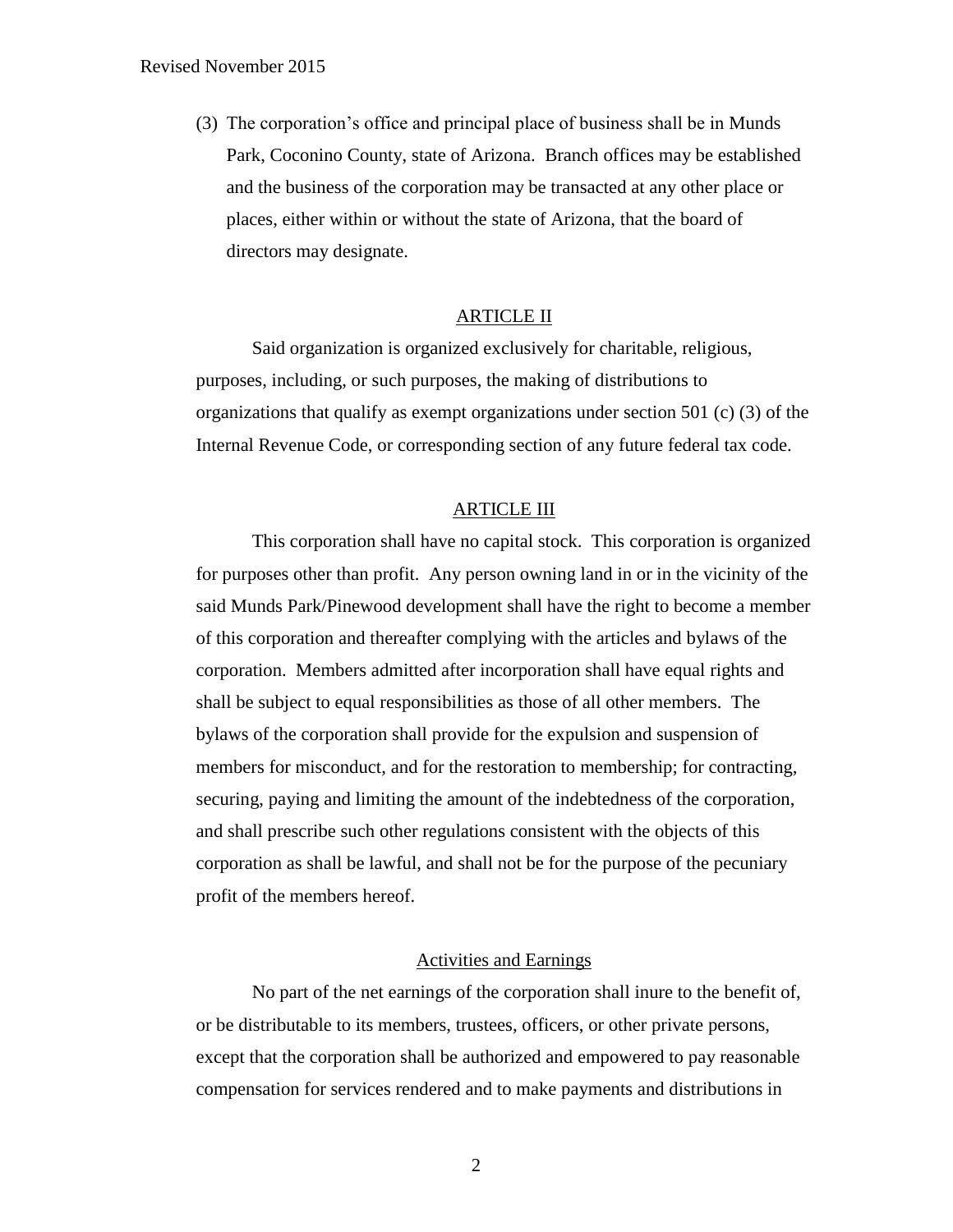furtherance of the purposes set forth in the purpose clause hereof. No substantial part of the activities of the corporation shall be the carrying on of propaganda, or otherwise attempting to influence legislation, and the corporation shall not participate in, or intervene in (including the publishing or distribution of statements,) any political campaign on behalf of any candidate for public office. Notwithstanding any other provision of this document, the corporation shall not carry on any other purposes not permitted to be carried on: (a) by a corporation exempt from Federal Income Tax under Section 501 (c) (3) of the Internal Revenue Code, or the corresponding section of any future federal tax code, or: (b) by a corporation, contributions to which are deductible under Section 170 (c) (2) of the Internal Revenue Code or the corresponding section of any future federal tax code.

# ARTICLE IV

(1) The affairs of the corporation shall be conducted by a board of directors consisting of not less than three, nor more than twenty-five, and by such officers as the board of directors may elect or appoint. The following named persons, who were elected as such at a meeting held on May 15, 1962 at the Executive House in the City of Scottsdale, Maricopa County, Arizona, shall constitute the board of directors until their successors are elected and have qualified:

| J. P. Donohue       | L. D. Beck       |
|---------------------|------------------|
| E. V. O'Malley, Jr. | L. L. Oakes      |
| Norman H. Hanson    | W. E. Homes, Jr. |
| Joseph S. Lentz     | J. E. Dudding    |

Thereafter, the board of directors shall be elected from among the members of the corporation at the regular board meeting in September. Of the Directors elected at the meeting held for that purpose in 1976, one-third  $(1/3)$  shall be elected for a term of three (3) years, one-third (1/3) shall be elected for a term of two (2) years, and one-third  $(1/3)$  shall be elected for a term of one  $(1)$  year. Thereafter, each Director shall be elected for a three (3) year term, unless elected to fill a vacancy,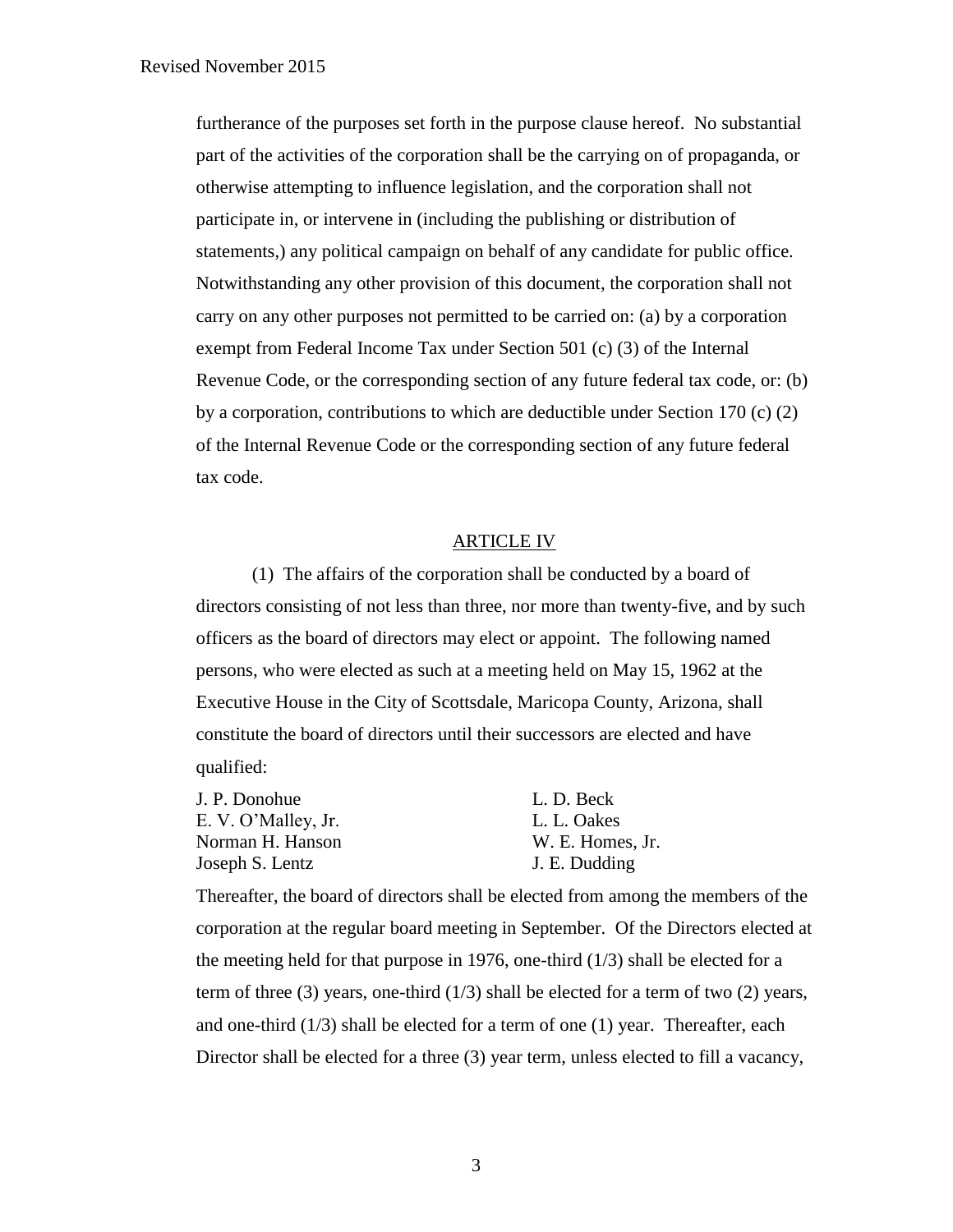in which event he shall be elected to serve for the unexpired term of such vacancy.

(2) The names of the officers to have charge of the corporate affairs until otherwise provided by the board of directors shall be: President, Vice President, Secretary and Treasurer, all of which officers shall be elected by the board of directors. One person may hold the offices of secretary and treasurer.

(3) The board of directors shall adopt bylaws for the corporation, and said bylaws may be amended or repealed as provided therein.

(4) The board of directors shall have the power to sell, convey, mortgage, lease, and otherwise dispose of all of the property of the corporation, either for cash or in exchange for other property, on such terms and conditions as they may deem proper; provided that the board of directors shall not have the power to mortgage, sell, assign, transfer, convey or otherwise dispose of the whole or substantially the whole of the property, assets, effects, franchises and goodwill of the corporation, except with the consent in writing or pursuant to the vote of seventy per cent (70%) of the members in good standing.

(5) Any vacancies in the board of directors, including vacancies created by increase in the number of directors, shall be filled as provided in the bylaws.

### ARTICLE V

Each director and each officer of the corporation, and each person who shall serve at the request of the corporation as a director or officer of another corporation in which the corporation owns shares of capital stock or of which it is a creditor, including in each instance a former director or officer and the heirs, legatees, devisees and personal representatives of a deceased director or officer, shall be indemnified by the corporation against expenses (including attorney's fees and, to the extent permitted by law, any amount paid in settlement) actually and necessarily incurred by them in connection with the defense of any action, suit or proceeding (including any appeal therein) in which they or any of them were made parties, or a party, by reason of being or having been directors or officers, or a director or officer of the corporation or of any such other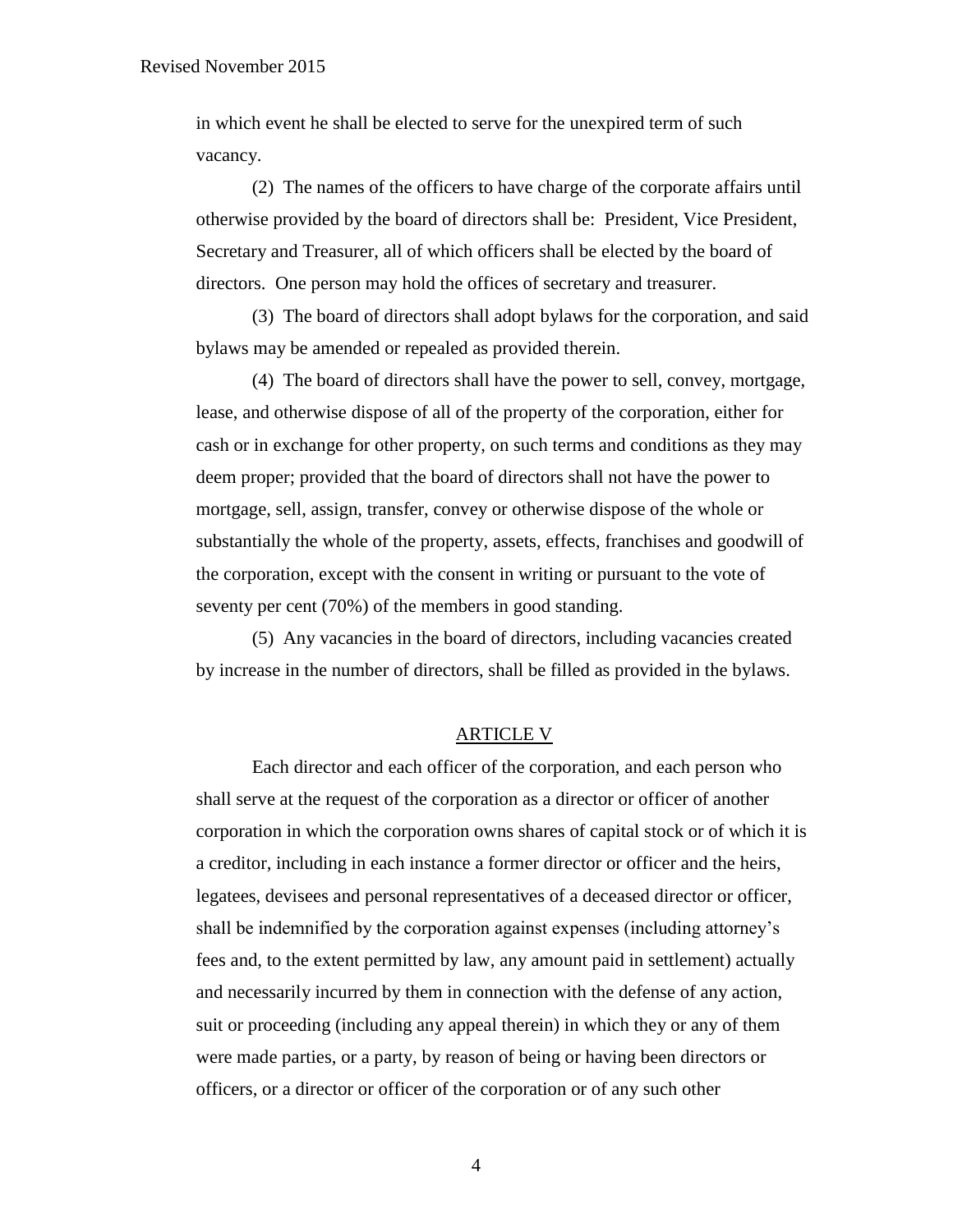corporation, except in relation to matters as to which any such director or officer or former director or officer shall be adjudged in such action, suit or proceeding to be liable for negligence or misconduct in the performance of his duties as such director or officer. The foregoing right of indemnification shall not be deemed to be exclusive of any other rights to which those indemnified may be entitled as a matter of law or under any bylaw, agreement, vote of members, or otherwise, and shall be in addition to such compensation for services rendered and reimbursement for expenses incurred as shall be determined from time to time by the board of directors of the corporation.

# ARTICLE VI

The members of the corporation and their private property shall be exempt from all liability for corporate debts.

### ARTICLE VII

The corporation shall commence when these articles are filed for record in the office of the Corporation Commission of the State of Arizona, and a certified copy thereof recorded in the office of the County Recorder of Maricopa County, State of Arizona, and a certificate of incorporation issued to the corporation by said Corporation Commission; and the existence of the corporation shall be perpetual and continuing without the necessity of renewal.

# ARTICLE VIII

Rouland W. Hill, having been a bona fide resident of Phoenix, Arizona, for the last three years, is hereby appointed and made the lawful agent for and in behalf of this corporation in and for the State of Arizona, to accept and acknowledge service of, and upon whom may be served, all necessary process or processes in any action, suit or proceeding that may be had or brought against the said corporation in any of the courts of said State of Arizona; such service of process or notice of the acceptance thereof by him endorsed thereon to have the same force and effect as if served upon the president and secretary of the